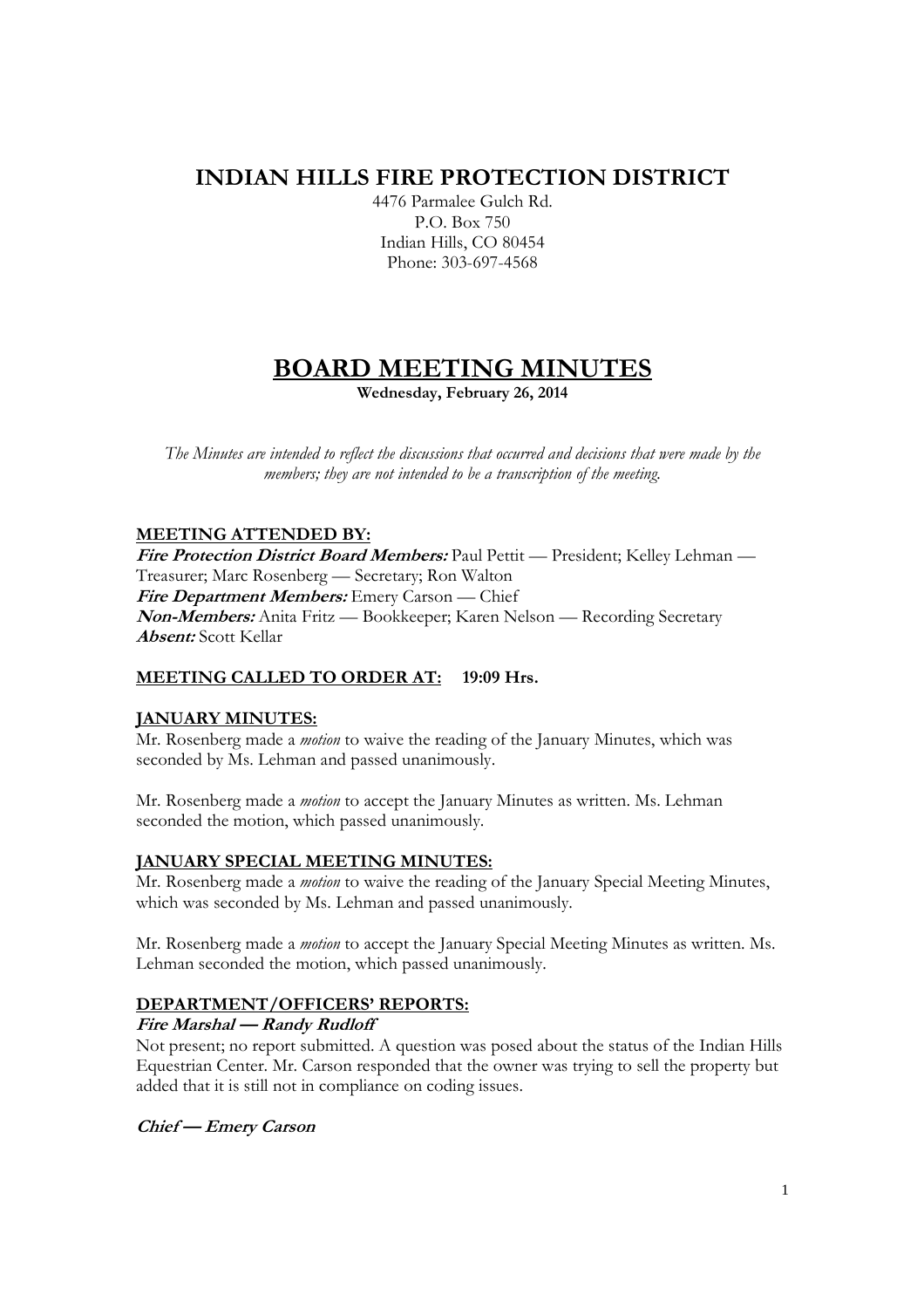A report was distributed and various items were discussed. Mr. Carson began by stating that he, Mr. Rosenberg, and Mr. Case would be going to Rosenbauer to do the final inspection on the new tender on March 11. Mr. Carson added that he and Mr. Rosenberg would drive the tender back and arrive on March 13. Funds would need to be sent on March 12 to have the truck released, Mr. Carson reminded. After arrival, the new tender will immediately go to Evergreen Fire/Rescue to undergo a pump test for our altitude, Mr. Carson said.

Next, Mr. Carson shared that he had applied for the 2014 EMTS grant to get a CO pulse oximeter, vehicle stabilization kit, and two PC Think Pads for the ambulances. He explained that the Department had voted and agreed to assume the associated costs if the grant is received. Mr. Carson also stated that the District should be receiving a check for the 2013 EMTS grant in the next week or two.

Paperwork for the lot line adjustment should be final by the end of the week, Mr. Carson announced, adding that there was a \$550 application fee to complete the process.

Mr. Carson concluded his report by summarizing the calls for month, which totaled 13 to date. The District is at 33 calls for the year, he added.

#### **Assistant Chief — Marc Rosenberg**

Present; no report submitted.

**Fire Captain — Scott Case**  Not present; no report submitted.

## **EMS Captain — Bob Fager**

Not present; no report submitted.

## **TREASURER'S REPORT:**

#### **Financial Reports**

Two sets of financial reports were distributed: a 2013 end of year report and a January 2014 report. Brief discussion occurred about some of the line items in the 2013 report. It was noted that the Checks had already been approved from that report previously.

Regarding the Profit Loss Budget Performance spreadsheet in the January 2014 report, discussion occurred about a few accounts. It was noted that the expense allocated to account #5170 (Assoc. Dues & Subscriptions) is for the annual SDA membership. Regarding the Emergency Reporting Service account (#5755), it was discussed that the cost is based on a flat fee plus a per call fee. Also discussed was the fact that account #6085 (Wildland Training) is already at 116% year to date. Mr. Carson explained that a number of members had attended a wildland training conference.

No significant discussion occurred regarding the Checks. Ms. Fritz noted that there was a lapse in the numbers this month because checks #12269-12270 had to be voided because of a printer jam. She added that two additional checks had to be written:

• 12284 to Jeffco Treasurer for \$550.00 for the lot line adjustment application fee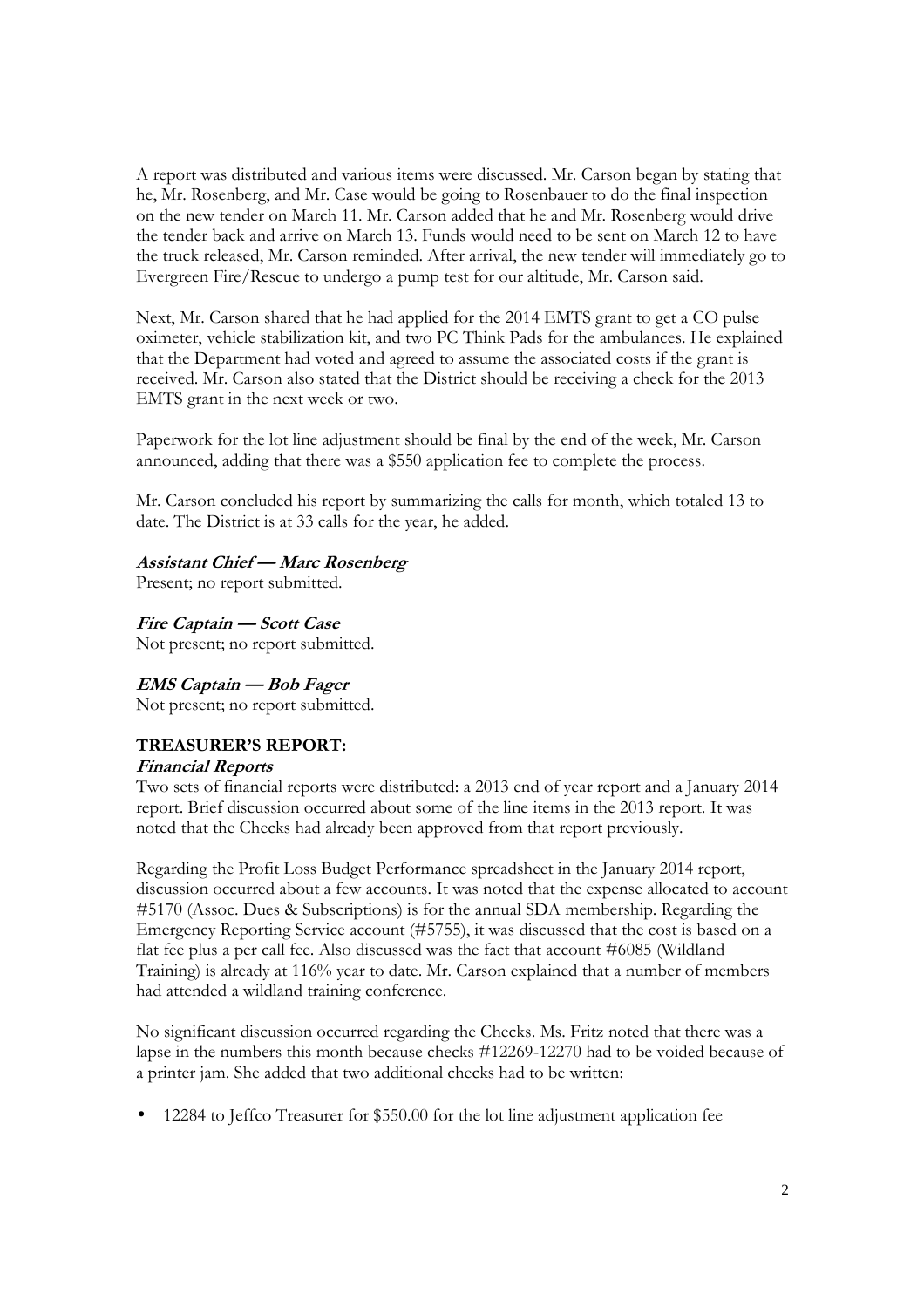• 12285 to Foothills Auto for \$19.26 for apparatus supplies

Mr. Rosenberg made a *motion* to approve checks #12254-12285, excepting checks #12269- 12270, plus automated payments, credit card expenses, and bank fees. Ms. Lehman seconded the motion, which passed unanimously.

### **NEW BUSINESS:**

### **Fire Trucks Plus Lawsuit**

Mr. Pettit announced that the District's attorney in California had received an extension and is working on a potential settlement with Mr. Batista's attorney. If a settlement is agreed upon, the case will revert to the California collections attorney.

#### **Board Election Resolution**

Mr. Pettit presented Board members with Resolution #2-14-1 titled "Board Resolution for 2014 Special District Regular Biennial Election May 6, 2014 Appointing a Designated Election Official and Authorizing Designated Election Official to Cancel Election."

Mr. Walton made a *motion* to approve Resolution #2-14-1 titled "Board Resolution for 2014 Special District Regular Biennial Election May 6, 2014 Appointing a Designated Election Official and Authorizing Designated Election Official to Cancel Election" and hold a polling place election at the Indian Hills Fire Protection District. Ms. Lehman seconded the motion, which passed unanimously.

It was noted that a motion had already been made to name Ms. Retterer at Toussaint, Nemer & Coaty as the designated election official at the previous month's Board meeting.

## **Building Committee**

Brief discussion occurred about the formation of a new building committee. Mr. Schoenbein's name was raised as a possible committee member. After conversation, it was agreed to table the topic until after the election and the new Board is in place.

#### **Radio Sites Maintenance Vendor**

Mr. Carson said that he would be meeting with Frontier Communications the following week to visit both radio sites and discuss a possible maintenance plan. Brief conversation followed regarding changes that might be required at the sites as a result of dispatch moving to Evergreen.

#### **Apparatus 371 Disposition**

With the new tender scheduled to arrive mid-March, discussion occurred regarding the disposition of apparatus 371. After conversation about pricing and sales venues, it was agreed that Mr. Carson would market the truck online.

#### **Station Card Key Access**

Mr. Carson proposed that the Board consider installing a card key access system at the station, which would allow for tracking of who is in the building at all times. He said that he could get pricing information from Inter-Canyon, which had recently installed such a system.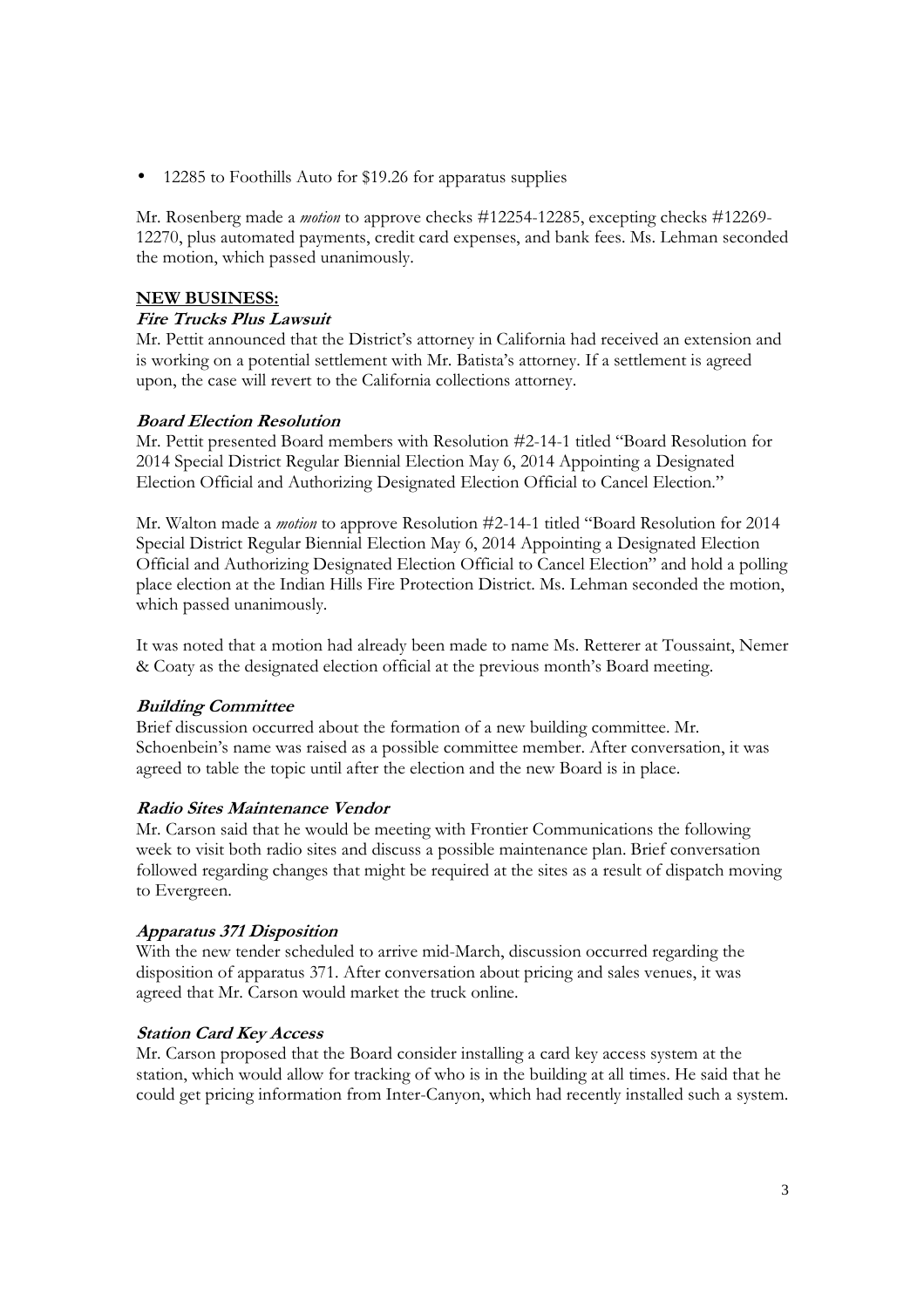After discussion, it was agreed that Mr. Carson would bring pricing back to the Board for consideration.

### **Evergreen Dispatch Services IGA**

A copy of the current IGA document was passed out for review. No action was taken.

#### **Employee Handbook**

A copy of the Employee Handbook was distributed to all Board members for review with plans to approve the document with any necessary changes at the March Board meeting.

#### **Active Retired Member Program**

Mr. Carson disseminated a copy of a Resolution proposing the formation of an active retired member program at Indian Hills Fire Rescue, which would allow retired members to still participate in Department activities without jeopardizing their pension.

Mr. Rosenberg made a *motion* to approve the Resolution for an Active Retired Member Program at Indian Hills Fire Rescue. Ms. Lehman seconded the motion, which passed unanimously.

#### **Other Business**

Ms. Fritz proposed that the Board consider changing auditors regularly as part of a safeguard of the District's finances. She said that while she wanted to use the same auditor this year, she would advocate regular changes in the future. The Board agreed and noted that it seems as if this happens naturally anyways.

#### **ADJOURNED AT: 20:45**

There being no more business to discuss, Mr. Rosenberg made a *motion* to adjourn the meeting, which was seconded by Mr. Walton and passed unanimously.

*President:* 

*Secretary:* 

#### **MOTIONS MADE AND PASSED:**

- To waive the reading of the January Minutes. *Motion made by Mr. Rosenberg; seconded by Ms. Lehman; unanimous.*
- To accept the January Minutes as written. *Motion made by Mr. Rosenberg; seconded by Ms. Lehman; unanimous.*
- To waive the reading of the January Special Meeting Minutes. *Motion made by Mr. Rosenberg; seconded by Ms. Lehman; unanimous.*
- To accept the January Special Meeting Minutes as written. *Motion made by Mr. Rosenberg; seconded by Ms. Lehman; unanimous.*